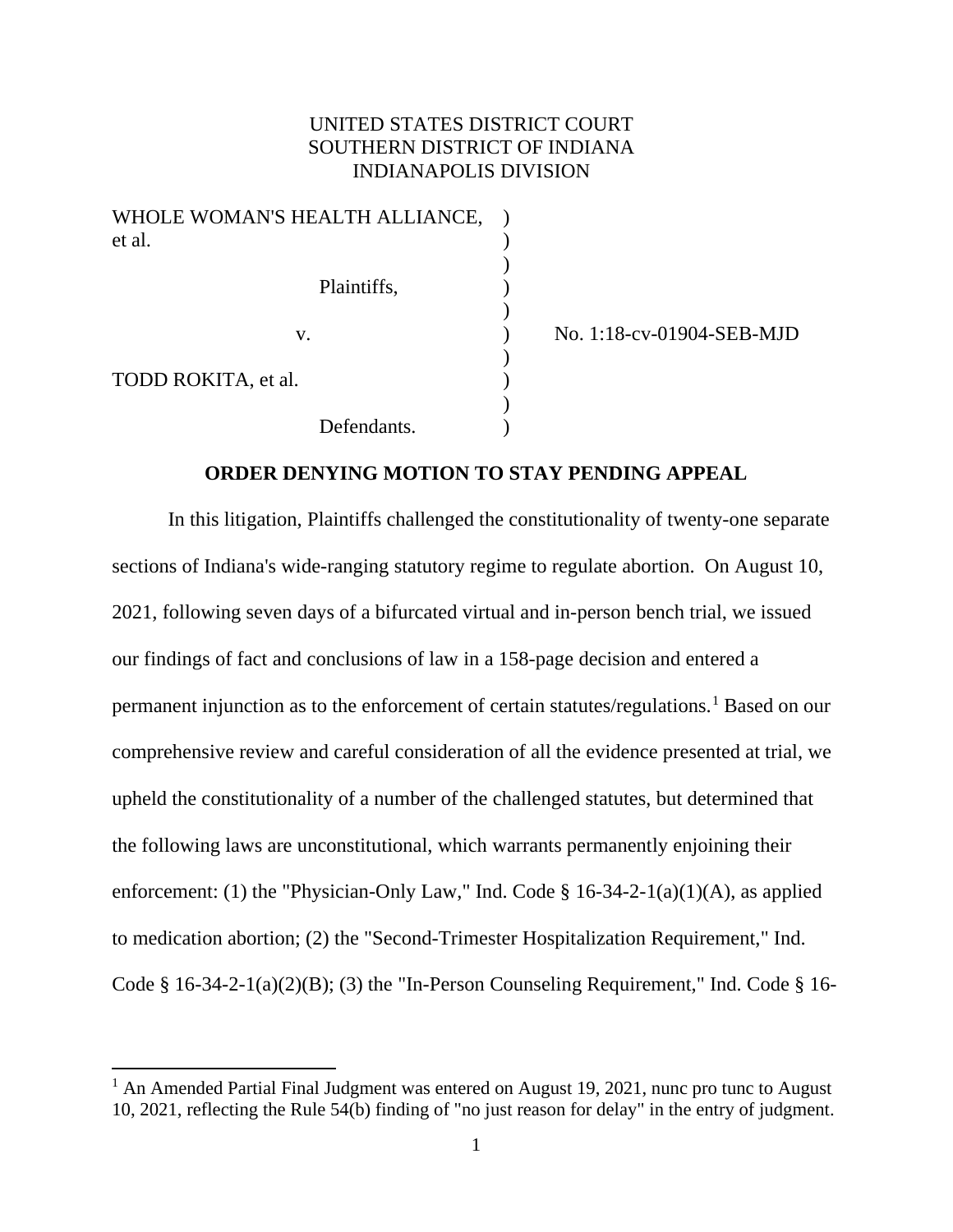34-2-1.1(a)(1), (a)(4), (b); (4) the "Telemedicine Ban," Ind. Code § 25-1-9.5-8(a)(4); (5) the "In-Person Examination Requirement," Ind. Code § 16-34-2-1(a)(1); (6) "Facility Regulations" concerning the size of procedure rooms and hallways, and the type and location of sinks, 410 Ind. Admin. Code 26-17-2(d)(1)(A), (d)(4), (e)(5); 410 Ind. Admin. Code § 26.5-17-2(e)(1); and (7) "Mandatory Disclosure Requirements" concerning when life begins, fetal pain, and mental health, Ind. Code  $\S 16-34-2-1.1(a)(1)(E)$ ,  $(a)(1)(G)$ ,  $(b)(2)$ .

On August 11, 2021, the day after we issued our order, Defendants (collectively, "the State") filed a notice of appeal, together with a motion to stay the injunction against the enforcement of the first five laws identified above, pending a disposition of the State's appeal by the Seventh Circuit Court of Appeals [Dkt. 430]. (The State has not sought a stay of the remaining two statutes enjoined by the Court.) Plaintiffs filed a response in opposition to a stay on August 16, 2021, and the State replied on August 17, 2021. The State's request for a stay is now before the Court. For the reasons detailed below, the motion is DENIED.

#### **Applicable Legal Standard**

The grant of a motion to stay is an exercise of judicial discretion and it is the moving party's burden to demonstrate that a stay is warranted. *Nken v. Holder*, 556 U.S. 418, 433–34 (2009). In deciding whether to grant a motion to stay pending appeal, the Court considers: "(1) whether the stay applicant has made a strong showing that [it] is likely to succeed on the merits; (2) whether the applicant will be irreparably injured absent a stay; (3) whether issuance of the stay will substantially injure the other parties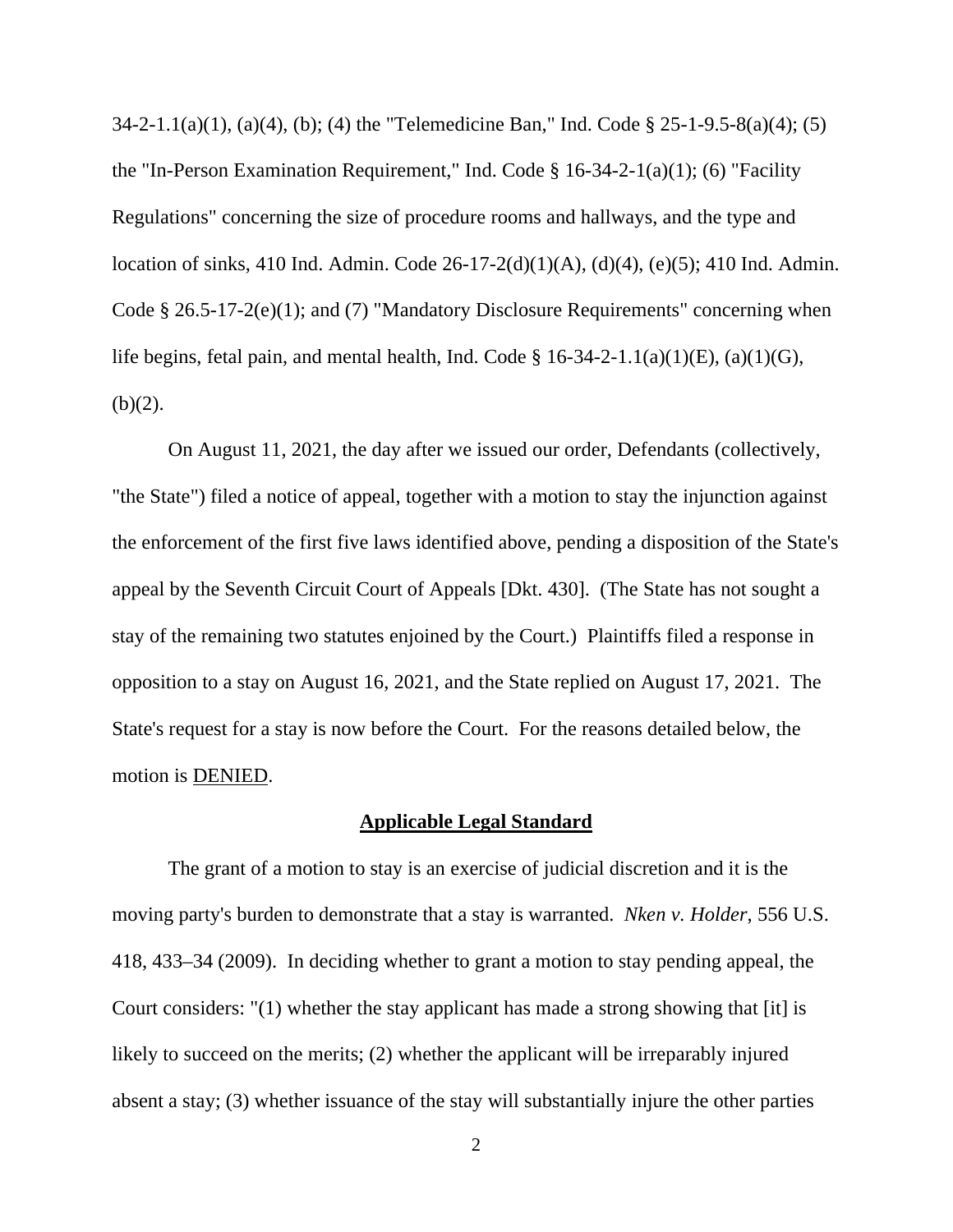interested in the proceeding; and (4) where the public interest lies." *Id.* (quotation marks and citation omitted). The first two factors "are the most critical" in this determination. *Id.*

### **Discussion**

## **I. Likelihood of Success on the Merits**

The thrust of the State's reasoning in support of a finding that it has a likelihood of success on the merits of its appeal as to the Physician-Only Law, the Second-Trimester Hospitalization Requirement, the In-Person Counseling Requirement, the Telemedicine Ban, and the In-Person Examination Requirement is that the Court misapplied, or, in some cases, outright ignored longstanding Supreme Court and Seventh Circuit precedent in the area of abortion regulation, resulting in a decision contrary to law that is likely to be overturned by the Seventh Circuit Court of Appeals. For the following reasons, we find this characterization unfounded and argument unpersuasive.

We note, first, that even a cursory reading of our findings of fact and conclusions of law makes clear that the cases cited by the State in its motion to stay were far from ignored by the Court. To the contrary, we carefully analyzed and distinguished and applied each of those precedents based on the factual record before us. Factual distinctions are of significant importance in the abortion context, given that the web of the legal standards as spun by the Supreme Court and our circuit over many decades of interpreting and applying abortion laws is complex and often opaque. The jurisprudence of abortion regulation consists of a multi-layered patchwork of decisions explicating and applying the undue burden standard, which always turns on a highly fact dependent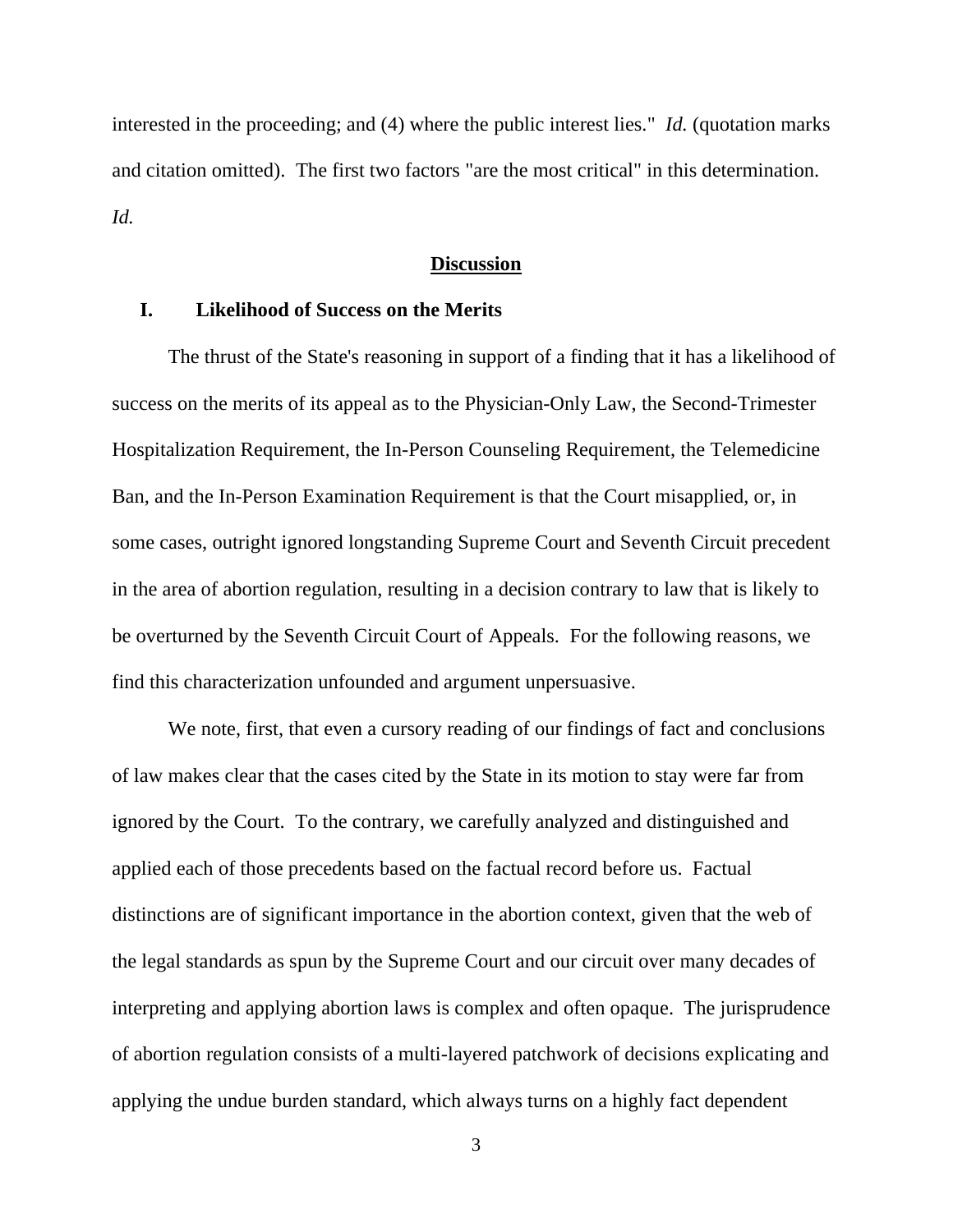inquiry and analysis. *See, e.g.*, *Whole Woman's Health All. v. Hill*, 937 F.3d 864, 876 (7th Cir. 2019) ("[T]he undue-burden inquiry requires a holistic, rigorous, and independent judicial examination of the facts of a case to determine whether the burdens are undue in light of the benefits the state is permitted to pursue.").

Here, the State's merits-based arguments in support of its requested stay rely heavily on its own, continuing interpretation of the factual record and the credibility of the witnesses, which in many instances differs widely from the credibility determinations and factual findings actually reached by the Court. This approach is not available to the State in seeking a stay of judgment because, on appeal following a bench trial, the district court's findings of fact "must not be set aside unless clearly erroneous, and the reviewing court must give due regard to the trial court's opportunity to judge the witnesses' credibility." Fed. R. Civ. P. 52(a)(6). As thoroughly explained in our findings of fact and conclusions of law, based on the facts as found by the Court as viewed through the lens of the relevant legal precedents, the arguments advanced here by the State reflect no small amount of wishful thinking. Given the highly fact-sensitive nature of the undue burden calculus, and the high level of deference to be accorded to the Court's fact finding and credibility determinations on appeal, we are not persuaded that the State, which has relied heavily on its own take on the facts and credibility assessments, has established the required strong likelihood showing that it would prevail on appeal.

### **II. Irreparable Injury Absent a Stay**

The State argues that it will be seriously harmed if it is enjoined during its appeal "from enforcing constitutional statutes designed to protect Indiana women and that show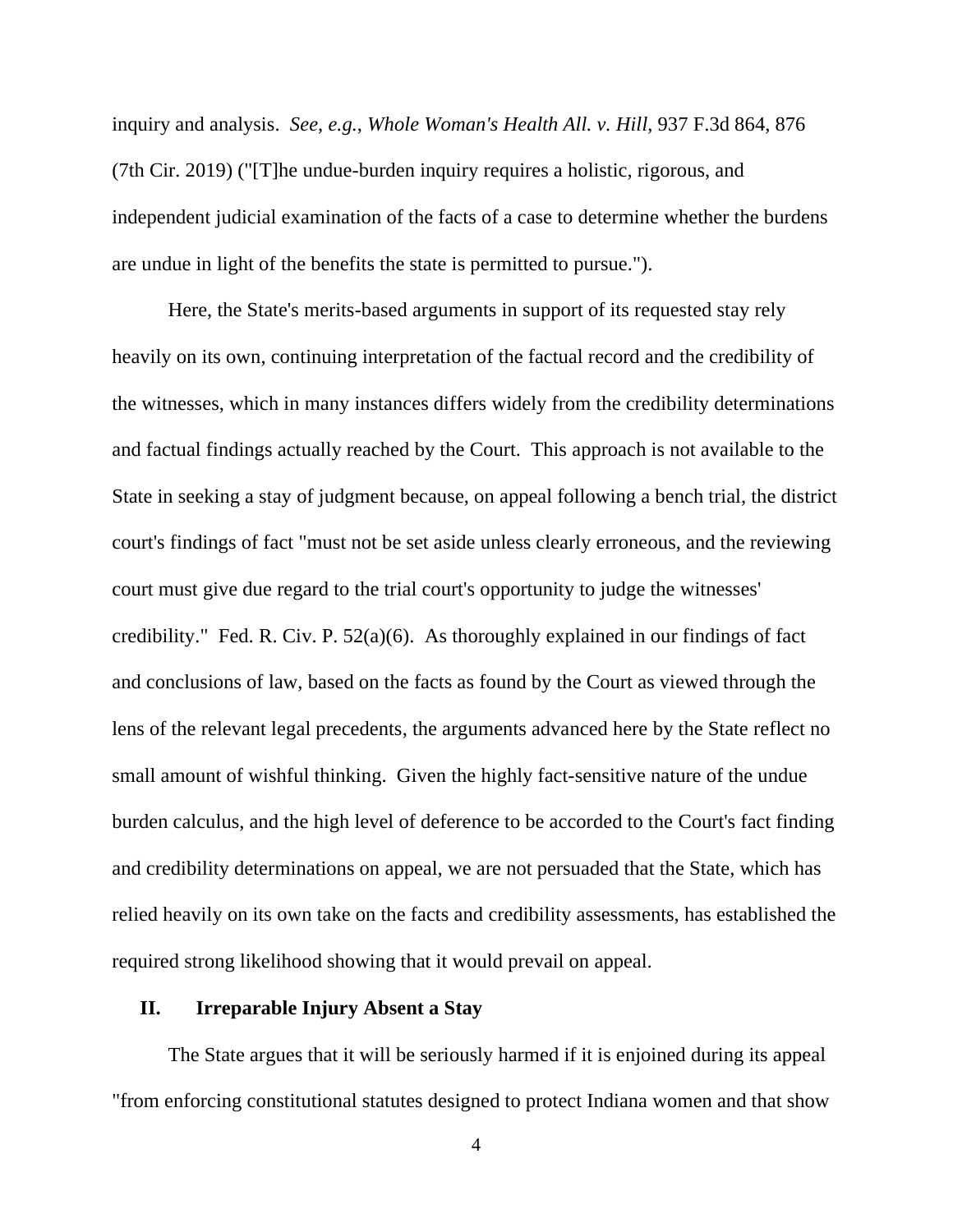its 'profound respect to life within.'" Defs.' Br. at 14 (quoting *Gonzalez v. Carhart*, 550 U.S. 124, 157 (2007)). According to the State, in addition to the harm that flows from the inability to enforce these duly-enacted state laws, the Court's injunction "threatens to rip apart a carefully woven safety net that protects women—particularly the most vulnerable—from coercive, uninformed, and unsafe abortions provided by indeterminate, unqualified personnel." *Id.* at 16. There is no dispute that the State has significant interests in enforcing duly-enacted constitutional state laws aimed at protecting all its citizens. However, it is well-established that the government does not suffer harm when it is prevented from enforcing unconstitutional statutes, as we have determined these to be. *Joelner v. Vill. of Wash. Park*, 378 F.3d 613, 620 (7th Cir. 2004).

More importantly, and contrary to the State's characterization of the evidence, we determined, based on the extensive factual record compiled at trial, that the enjoined laws in fact provide very few significant health or safety benefits to abortion patients, particularly when compared to the burdens they impose. Nothing the State has raised in its motion to stay alters our careful analysis of and conclusions in performing that balancing task respecting those issues. Thus, we do not find the State's claim regarding the alleged extreme risk to Indiana women's health posed by our decision and the "negative cascading effects" of the Court's injunction absent a stay to be supported by the credible evidence adduced at trial.

### **III. Substantial Injury if Stay Granted**

Contrary to the alleged risks to women's health, as we also explained in our findings of fact and conclusions of law, the record demonstrates that each of the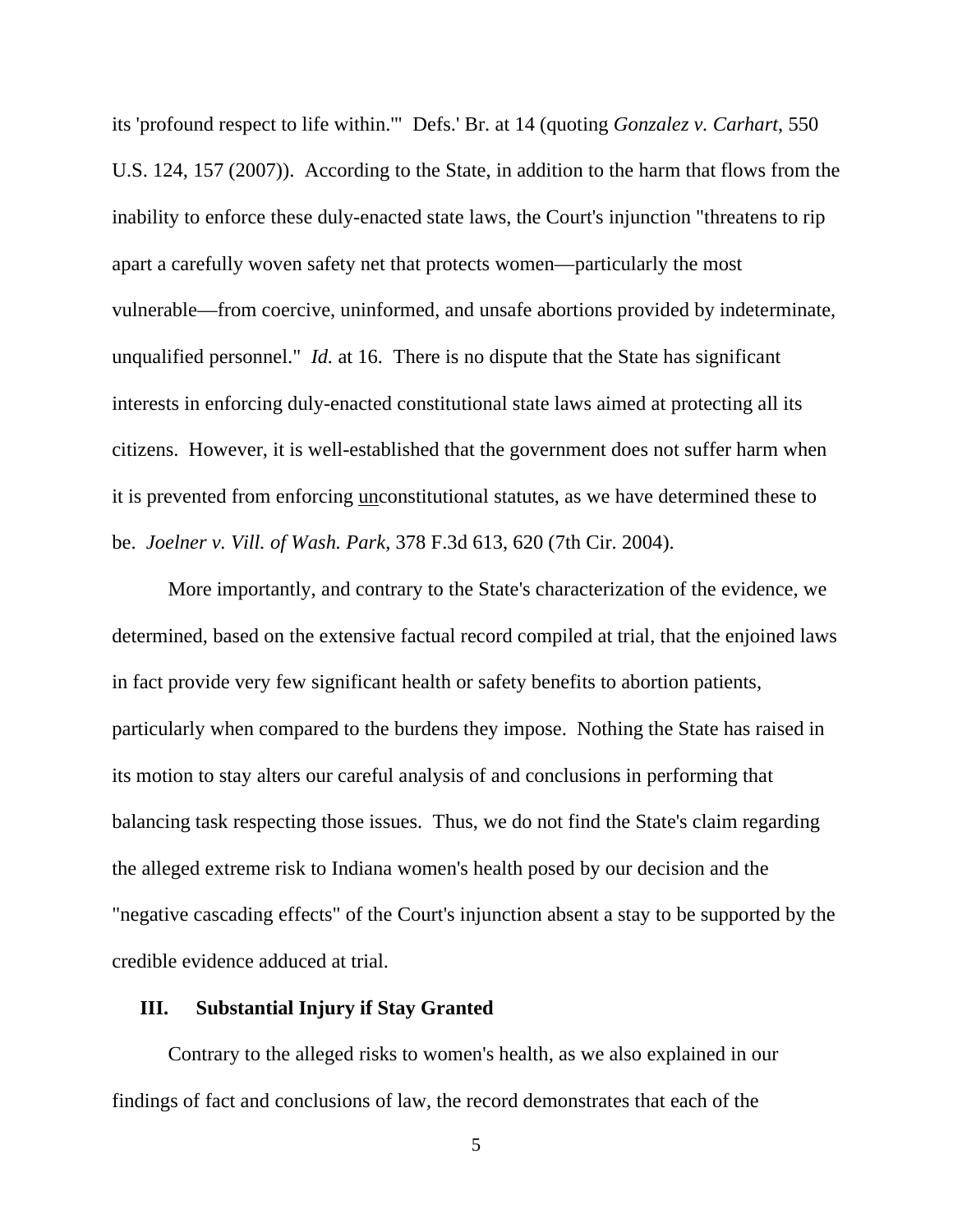invalidated laws places substantial obstacles in the path of women seeking pre-viability abortions in Indiana; again, nothing in the State's motion to stay persuades us otherwise. Thus, if a stay were granted, and the State were permitted to continue enforcing such statutes throughout the pendency of the appeal, Plaintiffs and abortion patients throughout Indiana would suffer the significant and irreparable harm of having their constitutional rights unduly burdened until the appeal is resolved. It is well-settled law that "[t]he existence of a continuing constitutional violation constitutes proof of an irreparable harm …." *Preston v. Thompson*, 589 F.2d 300, 303 n.3 (7th Cir. 1978); *accord Doe v. Mundy*, 514 F.2d 1179, 1183 (7th Cir. 1975) (holding that violation of abortion rights constitutes irreparable harm). The fact that Plaintiffs did not initially seek a sweeping preliminary injunction to enjoin each of the challenged statutes at the outset of this litigation does not alter our analysis. Accordingly, this factor also weighs against the issuance of a stay pending appeal.

#### **IV. Public Interest**

It is well-established that "[e]nforcing a constitutional right is in the public interest." *Whole Woman's Health All.*, 937 F.3d at 875; *accord Preston*, 589 F.2d at 303 n.3 ("The existence of a continuing constitutional violation constitutes proof of an irreparable harm, and its remedy certainly would serve the public interest."). Accordingly, because (as discussed above) we have found that the State has failed to make the requisite showing regarding the likelihood of the success of their appeal, we hold that the public interest is best served by the denial of the State's request for a stay of the injunction pending appeal.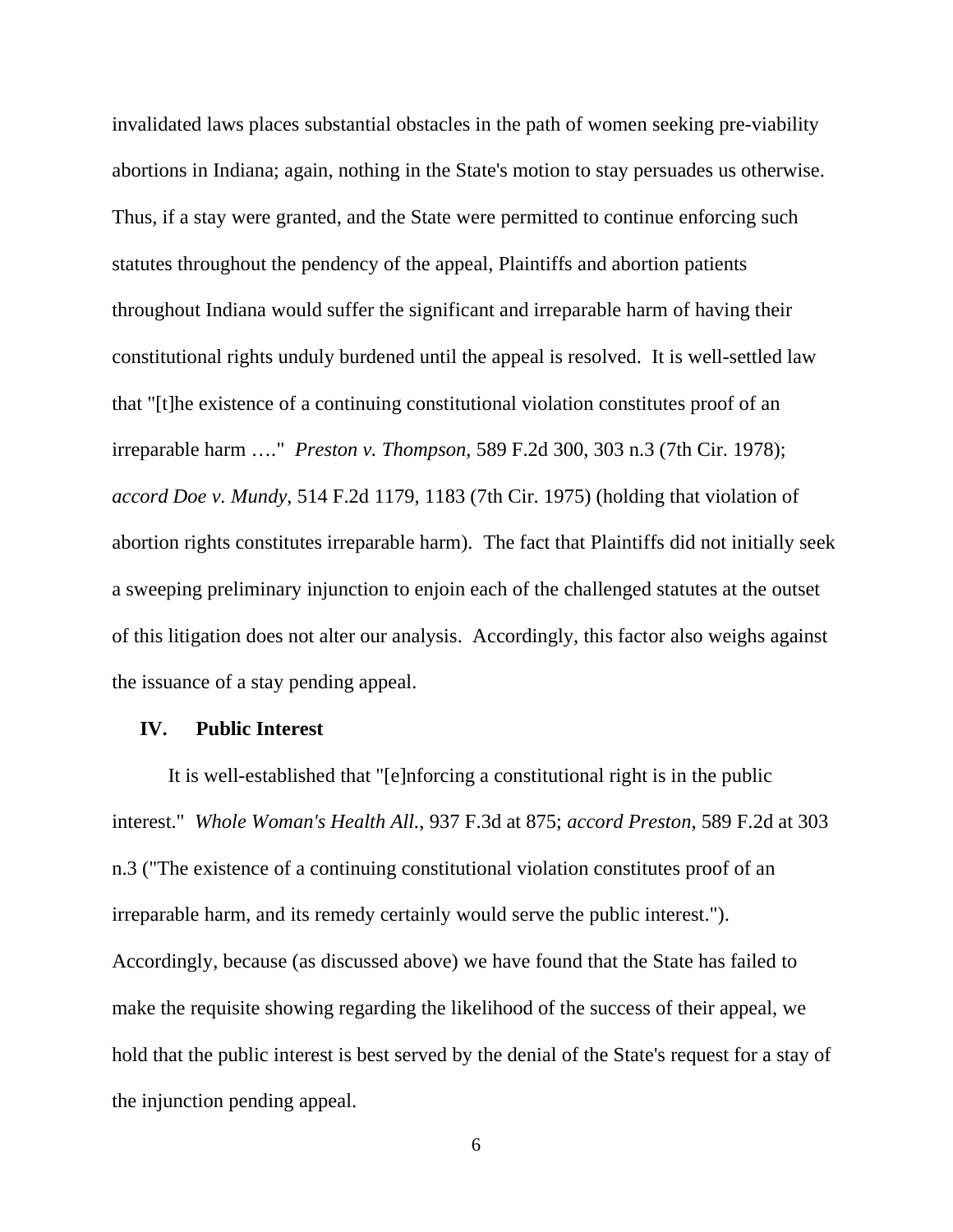# **Conclusion**

For the foregoing reasons, Defendants' motion for a stay pending appeal of our August 10, 2021 decision, including our findings of fact and conclusions of law on Plaintiffs' motion for permanent injunctive relief, is DENIED.

IT IS SO ORDERED.

Date: \_\_\_\_\_\_\_\_\_\_\_\_\_\_\_\_\_\_\_\_\_\_\_\_\_\_\_\_\_ 8/19/2021

Para Circus Barker

 SARAH EVANS BARKER, JUDGE United States District Court Southern District of Indiana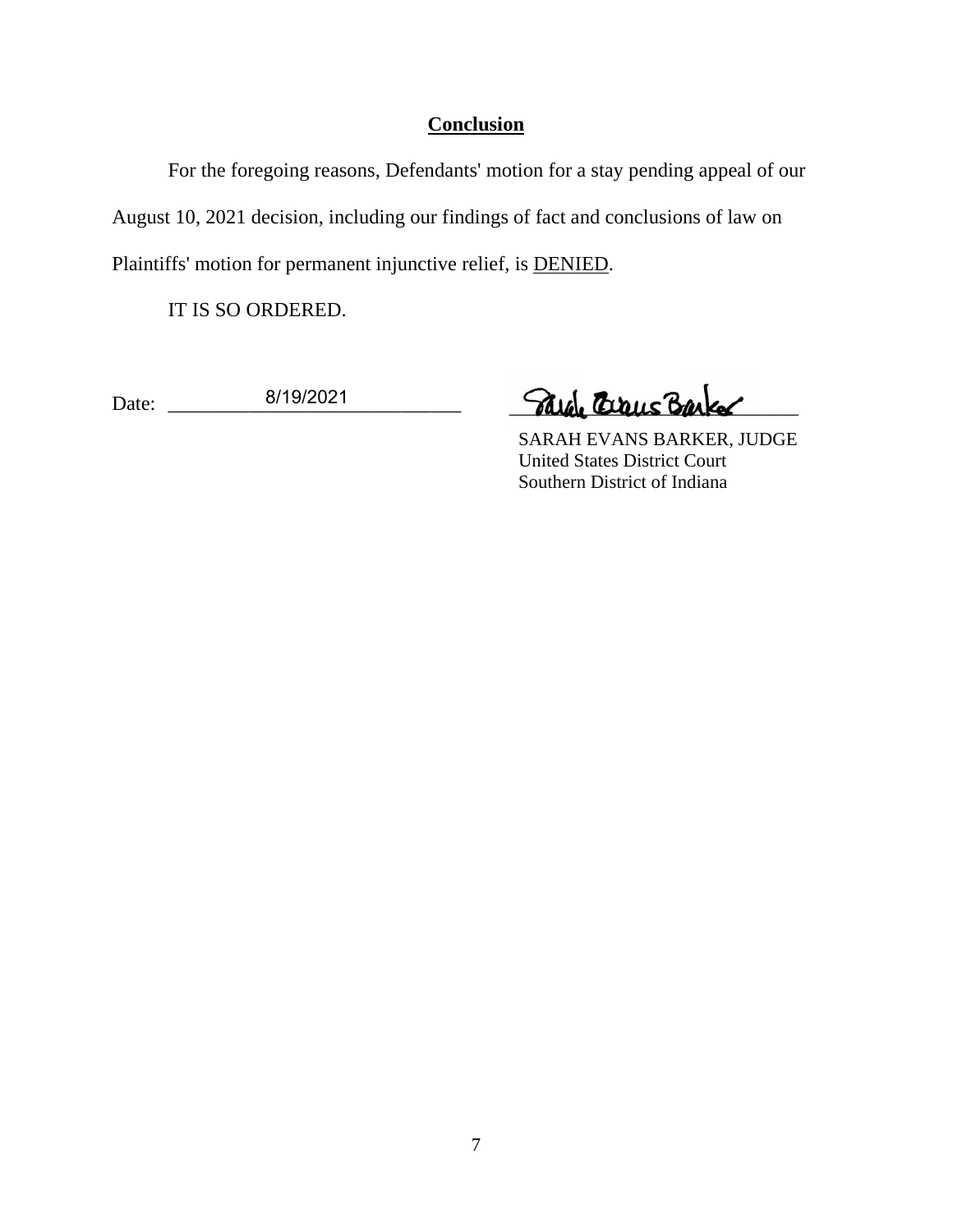Distribution:

Amanda Lauren Allen LAWYERING PROJECT aallen@lawyeringproject.org

Christopher Michael Anderson INDIANA ATTORNEY GENERAL christopher.anderson@atg.in.gov

H. Christopher Bartolomucci SCHAERR | JAFFE LLP cbartolomucci@schaerr-jaffe.com

Athanasia Charmani thania.charmani@probonolaw.com

Paul M. Eckles paul.eckles@probonolaw.com

Thomas M. Fisher INDIANA ATTORNEY GENERAL tom.fisher@atg.in.gov

Lara Flath lara.flath@skadden.com

Scott David Goodwin SCHAERR JAFFE LLP sgoodwin@schaerr-jaffe.com

James A. Heilpern SCHAERR JAFFE LLP jheilpern@schaerr-jaffe.com

Michelle Honor ATTORNEY AT LAW michelle.honor@skadden.com

Kian J. Hudson INDIANA ATTORNEY GENERAL kian.hudson@atg.in.gov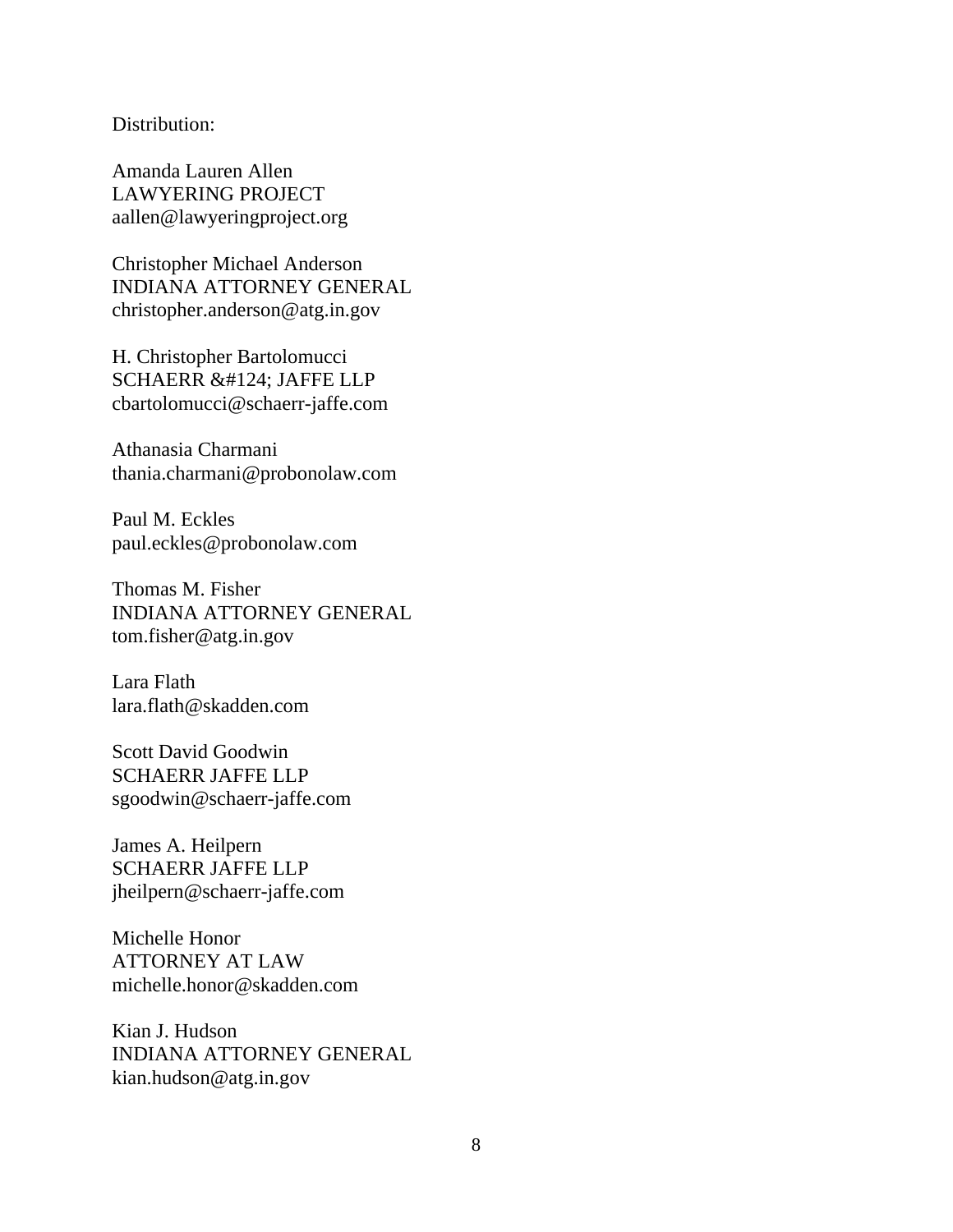Kathrine D. Jack LAW OFFICE OF KATHRINE JACK kjack@jacklawoffice.com

Erik S. Jaffe SCHAERR JAFFE LLP ejaffe@schaerr-jaffe.com

Mollie M. Kornreich mollie.kornreich@probonolaw.com

Richard G. McDermott OFFICE OF CORPORATION COUNSEL rmcdermo@indygov.org

Derek R. Molter ICE MILLER LLP (Indianapolis) derek.molter@icemiller.com

Julia Catherine Payne INDIANA OFFICE OF THE ATTORNEY GENERAL Julia.Payne@atg.in.gov

Morgan Petkovich ATTORNEY AT LAW One Manhattan West New York, NY 10001-8602

Michael M. Powell ATTORNEY AT LAW michael.powell@probonolaw.com

Joshua J. Prince SCHAERR JAFFE LLP jprince@schaerr-jaffe.com

Juanluis Rodriguez LAWYERING PROJECT prodriguez@lawyeringproject.org

Robert Austin Rowlett INDIANA ATTORNEY GENERAL Robert.Rowlett@atg.in.gov